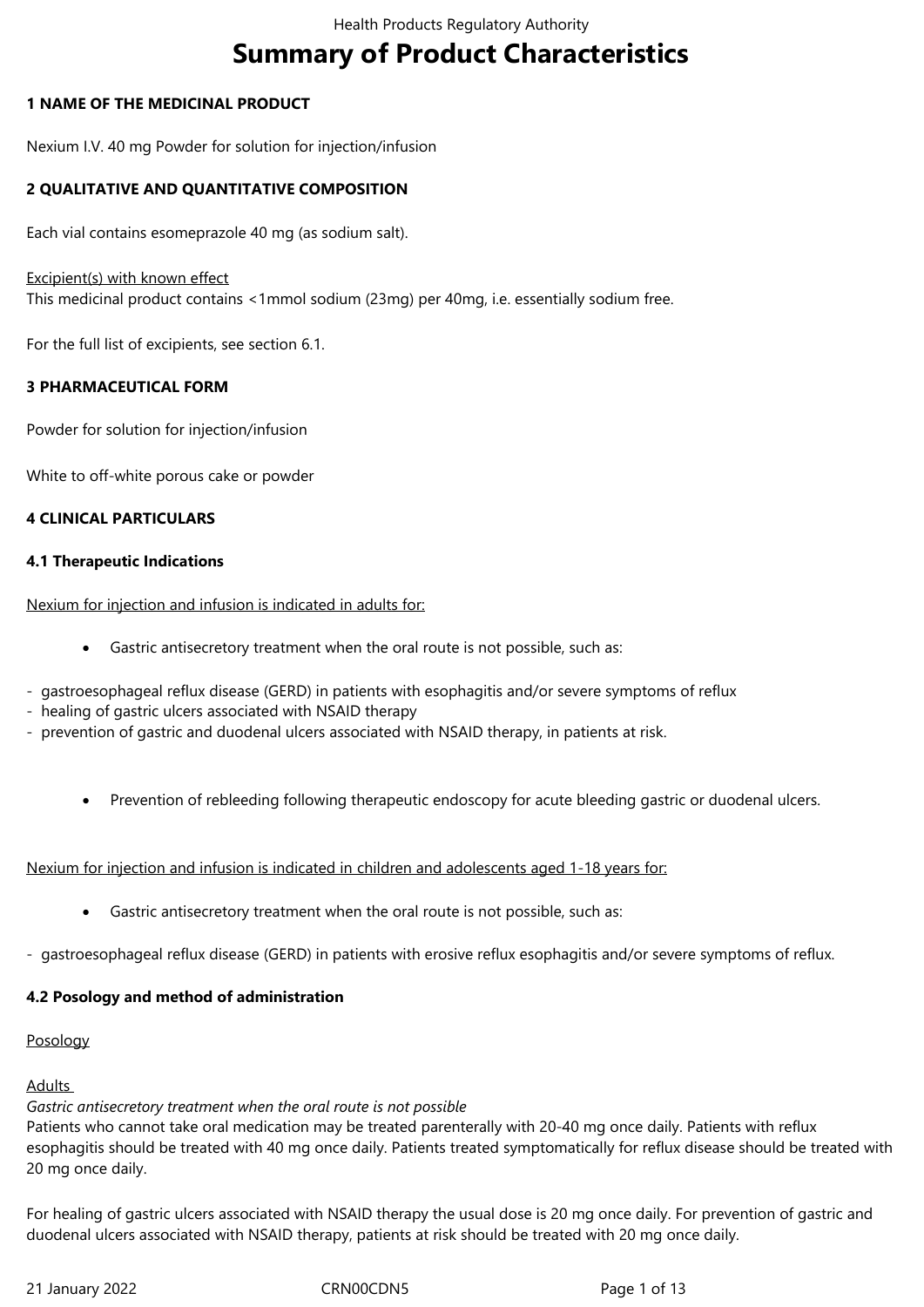Usually the intravenous treatment duration is short and transfer to oral treatment should be made as soon as possible.

# *Prevention of rebleeding of gastric and duodenal ulcers*

Following therapeutic endoscopy for acute bleeding gastric or duodenal ulcers, 80 mg should be administered as a bolus infusion over 30 minutes, followed by a continuous intravenous infusion of 8 mg/h given over 3 days (72 hours).

The parenteral treatment period should be followed by oral acid suppression therapy.

## Method of administration

**For instructions on reconstitution of the medicinal product before administration, see section 6.6.**

## **Injection**

40 mg dose

5 ml of the reconstituted solution (8 mg/ml) should be given as an intravenous injection over a period of at least 3 minutes.

# 20 mg dose

2.5 ml or half of the reconstituted solution (8 mg/ml) should be given as an intravenous injection over a period of at least 3 minutes. Any unused solution should be discarded.

# **Infusion**

#### 40 mg dose

The reconstituted solution should be given as an intravenous infusion over a period of 10 to 30 minutes.

#### 20 mg dose

Half of the reconstituted solution should be given as an intravenous infusion over a period of 10 to 30 minutes. Any unused solution should be discarded.

# 80 mg bolus dose

The reconstituted solution should be given as a continuous intravenous infusion over 30 minutes.

#### 8 mg/h dose

The reconstituted solution should be given as a continuous intravenous infusion over a period of 71.5 hours (calculated rate of infusion of 8 mg/h. See section 6.3 for shelf-life of the reconstituted solution).

# Special Populations

*Renal impairment*Dose adjustment is not required in patients with impaired renal function. Due to limited experience in patients with severe renal insufficiency, such patients should be treated with caution (see section 5.2).

*Hepatic impairment*GERD: Dose adjustment is not required in patients with mild to moderate liver impairment. For patients with severe liver impairment, a maximum daily dose of 20 mg Nexium I.V. should not be exceeded (see section 5.2).

Bleeding ulcers: Dose adjustment is not required in patients with mild to moderate liver impairment. For patients with severe liver impairment, following an initial bolus dose of 80 mg Nexium for infusion, a continuous intravenous infusion dose of 4 mg/h for 71.5 hours may be sufficient (see section 5.2).

#### *Elderly*

Dose adjustment is not required in the elderly.

*Paediatric population* Posology *Children and adolescents aged 1-18 years Gastric antisecretory treatment when the oral route is not possible*  Patients who cannot take oral medication may be treated parenterally once daily, as a part of a full treatment period for GERD (see doses in table below).

21 January 2022 CRN00CDN5 Page 2 of 13 Usually the intravenous treatment duration should be short and transfer to oral treatment should be made as soon as possible.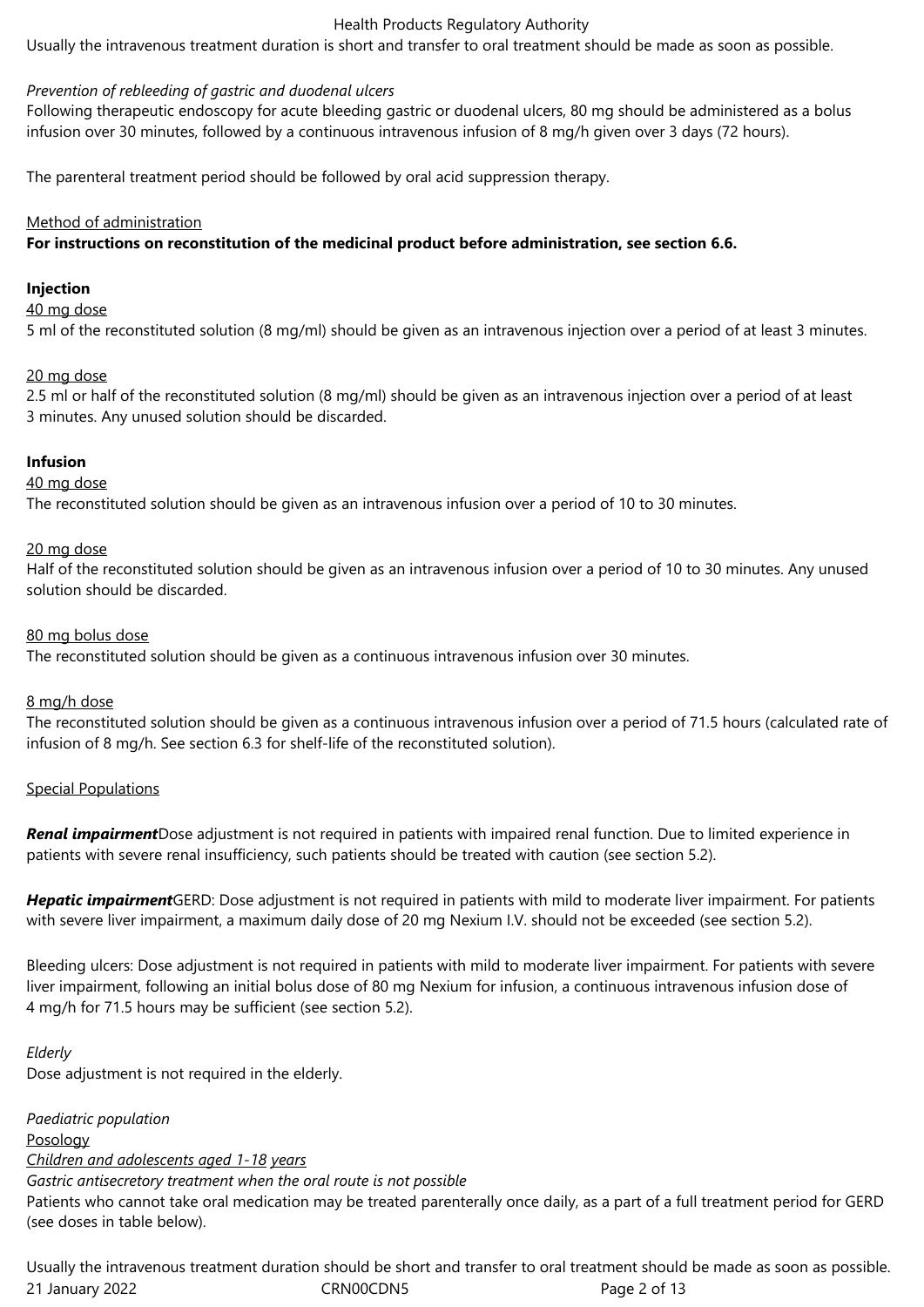# **Recommended intravenous doses of esomeprazole**

| <b>Treatment of erosive reflux esophagitis</b><br>Age group |                                                | <b>Symptomatic treatment of GERD</b> |
|-------------------------------------------------------------|------------------------------------------------|--------------------------------------|
| 1-11 Years                                                  | Weight <20 kg: 10 mg once daily                | 10 mg once daily                     |
|                                                             | Weight $\geq$ 20 kg: 10 mg or 20 mg once daily |                                      |
| 12-18 Years                                                 | 40 mg once daily                               | 20 mg once daily                     |

# Method of administration

For instructions on reconstitution of the medicinal product before administration, see section 6.6.

Injection

40mg dose

5 ml of the reconstituted solution (8 mg/ml) should be given as an intravenous injection over a period of at least 3 minutes.

#### 20mg dose

2.5 ml or half of the reconstituted solution (8 mg/ml) should be given as an intravenous injection over a period of at least 3 minutes. Any unused solution should be discarded.

# 10mg dose

1.25 ml of the reconstituted solution (8 mg/ml) should be given as an intravenous injection over a period of at least 3 minutes. Any unused solution should be discarded.

#### Infusion

40mg dose

The reconstituted solution should be given as an intravenous infusion over a period of 10 to 30 minutes.

# 20mg dose

Half of the reconstituted solution should be given as an intravenous infusion over a period of 10 to 30 minutes. Any unused solution should be discarded.

#### 10mg dose

A quarter of the reconstituted solution should be given as an intravenous infusion over a period of 10 to 30 minutes. Any unused solution should be discarded.

# **4.3 Contraindications**

Hypersensitivity to the active substance, to substituted benzimidazoles or to any of the excipients listed in section 6.1.

Esomeprazole should not be used concomitantly with nelfinavir (see section 4.5).

#### **4.4 Special warnings and precautions for use**

In the presence of any alarm symptom (e.g. significant unintentional weight loss, recurrent vomiting, dysphagia, haematemesis or melaena) and when gastric ulcer is suspected or present, malignancy should be excluded, as treatment with Nexium I.V. may alleviate symptoms and delay diagnosis.

#### Gastrointestinal infections

Treatment with proton pump inhibitors may lead to slightly increased risk of gastrointestinal infections such as *Salmonella* and *Campylobacter* (see section 5.1).

# Absorption of vitamin B12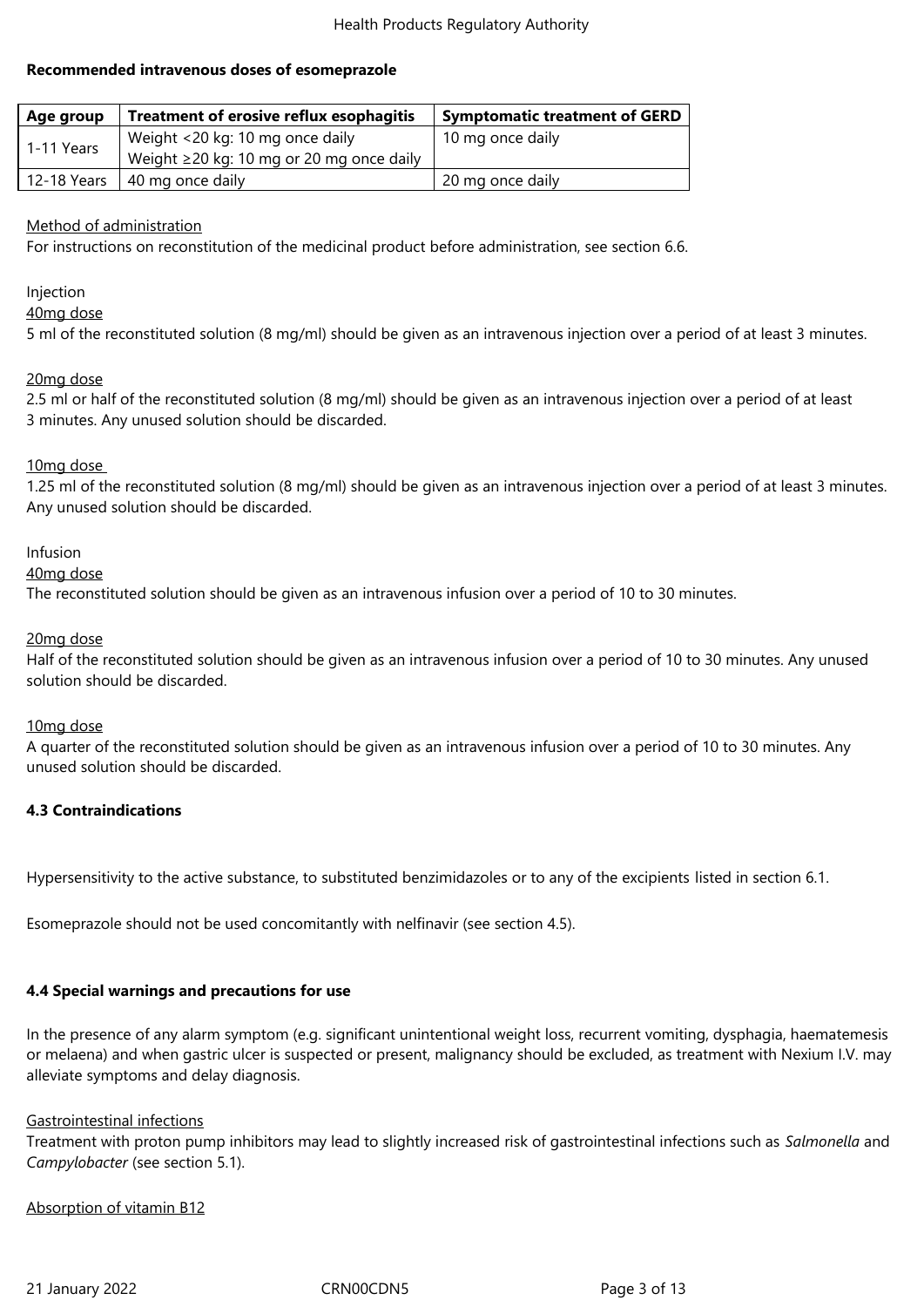Esomeprazole, as all acid-blocking medicines, may reduce the absorption of vitamin B12 (cyanocobalamin) due to hypo- or achlorhydria. This should be considered in patients with reduced body stores or risk factors for reduced vitamin B12 absorption on long‑term therapy.

# Hypomagnesaemia

Severe hypomagnesaemia has been reported in patients treated with proton pump inhibitors (PPIs) like esomeprazole for at least three months, and in most cases for a year. Serious manifestations of hypomagnesaemia such as fatigue, tetany, delirium, convulsions, dizziness and ventricular arrhythmia can occur but they may begin insidiously and be overlooked. In most affected patients, hypomagnesaemia improved after magnesium replacement and discontinuation of the PPI.

For patients expected to be on prolonged treatment or who take PPIs with digoxin or medicinal products that may cause hypomagnesaemia (e.g. diuretics), healthcare professionals should consider measuring magnesium levels before starting PPI treatment and periodically during treatment.

# Risk of fracture

Proton pump inhibitors, especially if used in high doses and over long durations (>1 year), may modestly increase the risk of hip, wrist and spine fracture, predominantly in the elderly or in presence of other recognised risk factors. Observational studies suggest that proton pump inhibitors may increase the overall risk of fracture by 10‑40%. Some of this increase may be due to other risk factors. Patients at risk of osteoporosis should receive care according to current clinical guidelines and they should have an adequate intake of vitamin D and calcium.

# Subacute cutaneous lupus erythematosus (SCLE)

Proton pump inhibitors are associated with very infrequent cases of SCLE. If lesions occur, especially in sun-exposed areas of the skin, and if accompanied by arthralgia, the patient should seek medical help promptly and the health care professional should consider stopping Nexium. SCLE after previous treatment with a proton pump inhibitor may increase the risk of SCLE with other proton pump inhibitors.

# Combination with other medicines

Co-administration of esomeprazole with atazanavir is not recommended (see section 4.5). If the combination of atazanavir with a proton pump inhibitor is judged unavoidable, close clinical monitoring is recommended in combination with an increase in the dose of atazanavir to 400 mg with 100 mg of ritonavir; esomeprazole 20 mg should not be exceeded.

Esomeprazole is a CYP2C19 inhibitor. When starting or ending treatment with esomeprazole, the potential for interactions with medicinal products metabolised through CYP2C19 should be considered. An interaction is observed between clopidogrel and esomeprazole (see section 4.5). The clinical relevance of this interaction is uncertain. As a precaution, concomitant use of esomeprazole and clopidogrel should be discouraged.

# Serious cutaneous adverse reactions (SCARs)

Serious cutaneous adverse reactions (SCARs) such as erythema multiforme (EM), Stevens-Johnson syndrome (SJS), toxic epidermal necrolysis (TEN) and drug reaction with eosinophilia and systemic symptoms (DRESS), which can be life-threatening, have been reported very rarely in association with esomeprazole treatment.

Patients should be advised of the signs and symptoms of the severe skin reaction EM/SJS/TEN/DRESS and should seek medical advice from their physician immediately when observing any indicative signs or symptoms.

Esomeprazole should be discontinued immediately upon signs and symptoms of severe skin reactions and additional medical care/close monitoring should be provided as needed.

Re-challenge should not be undertaken in patients with EM/SJS/TEN/DRESS.

#### Interference with laboratory tests

Increased Chromogranin A (CgA) level may interfere with investigations for neuroendocrine tumours. To avoid this interference, esomeprazole treatment should be stopped for at least 5 days before CgA measurements (see section 5.1). If CgA and gastrin levels have not returned to reference range after initial measurement, measurements should be repeated 14 days after cessation of proton pump inhibitor treatment.

# **4.5 Interaction with other medicinal products and other forms of interactions**

# 21 January 2022 CRN00CDN5 Page 4 of 13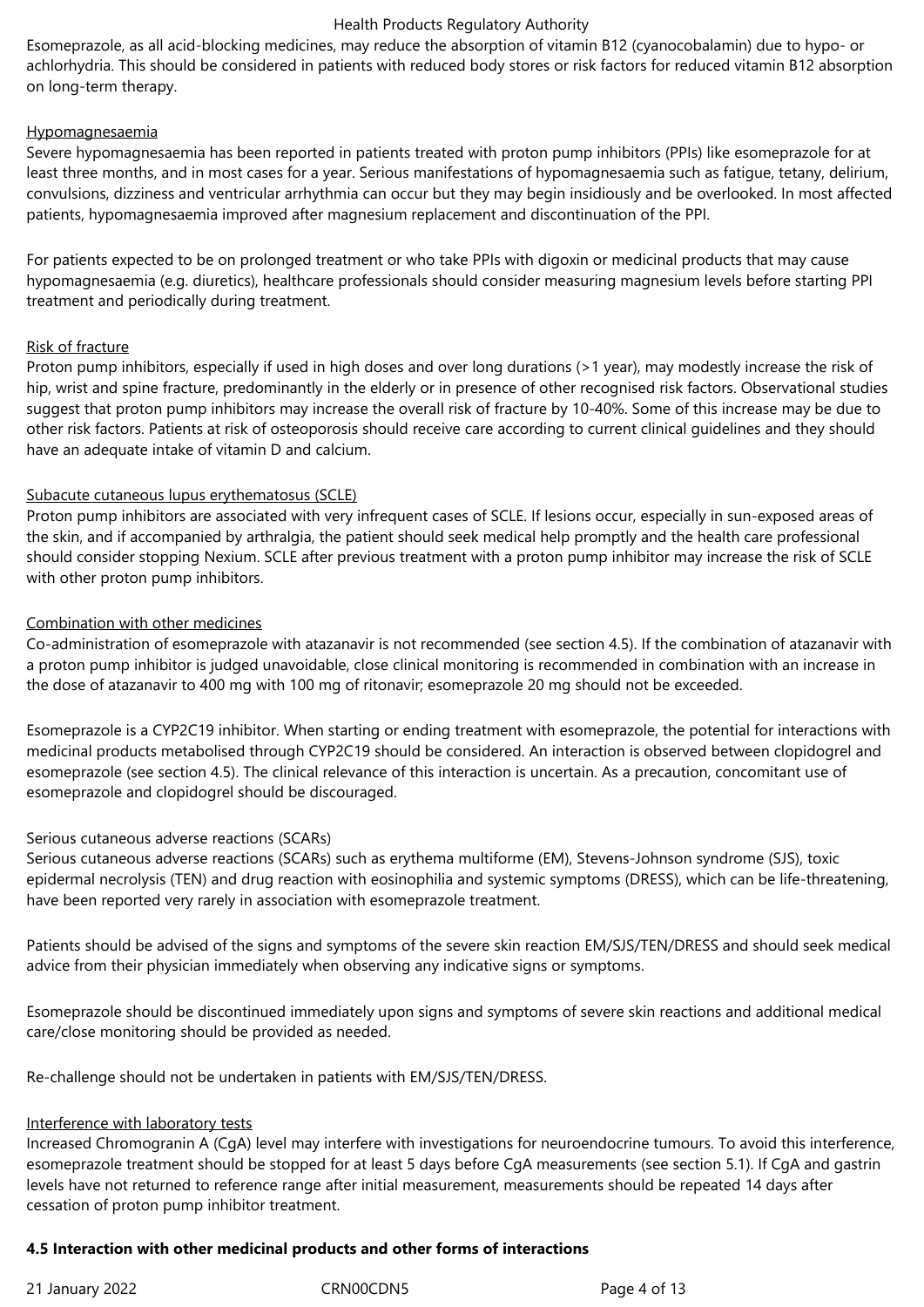# Health Products Regulatory Authority **Effects of esomeprazole on the pharmacokinetics of other medicinal products**

## Protease inhibitors

Omeprazole has been reported to interact with some protease inhibitors. The clinical importance and the mechanisms behind these reported interactions are not always known. Increased gastric pH during omeprazole treatment may change the absorption of the protease inhibitors. Other possible interaction mechanisms are via inhibition of CYP2C19.

For atazanavir and nelfinavir, decreased serum levels have been reported when given together with omeprazole and concomitant administration is not recommended. Co-administration of omeprazole (40 mg once daily) with atazanavir 300 mg/ritonavir 100 mg to healthy volunteers resulted in a substantial reduction in atazanavir exposure (approximately 75% decrease in AUC, C<sub>max</sub>and C<sup>min</sup>). Increasing the atazanavir dose to 400 mg did not compensate for the impact of omeprazole on atazanavir exposure. The co-administration of omeprazole (20 mg qd) with atazanavir 400 mg/ritonavir 100 mg to healthy volunteers resulted in a decrease of approximately 30 % in the atazanavir exposure as compared with the exposure observed with atazanavir 300 mg/ritonavir 100 mg qd without omeprazole 20 mg qd. Co-administration of omeprazole (40 mg qd) reduced mean nelfinavir AUC,  $C_{max}$ and  $C_{min}$ by 36–39% and mean AUC,  $C^{max}$  and  $C^{min}$  for the pharmacologically active metabolite M8 was reduced by 75-92%. Due to the similar pharmacodynamic effects and pharmacokinetic properties of omeprazole and esomeprazole, concomitant administration with esomeprazole and atazanavir is not recommended (see section 4.4) and concomitant administration with esomeprazole and nelfinavir is contraindicated (see section 4.3).

For saquinavir (with concomitant ritonavir), increased serum levels (80-100%) have been reported during concomitant omeprazole treatment (40 mg qd). Treatment with omeprazole 20 mg qd had no effect on the exposure of darunavir (with concomitant ritonavir) and amprenavir (with concomitant ritonavir). Treatment with esomeprazole 20 mg qd had no effect on the exposure of amprenavir (with and without concomitant ritonavir). Treatment with omeprazole 40 mg qd had no effect on the exposure of lopinavir (with concomitant ritonavir).

# Methotrexate

When given together with PPIs, methotrexate levels have been reported to increase in some patients. In high-dose methotrexate administration a temporary withdrawal of esomeprazole may need to be considered.

# Tacrolimus

Concomitant administration of esomeprazole has been reported to increase the serum levels of tacrolimus. A reinforced monitoring of tacrolimus concentrations as well as renal function (creatinine clearance) should be performed, and dosage of tacrolimus adjusted if needed.

# Medicinal products with pH dependent absorption

Gastric acid suppression during treatment with esomeprazole and other PPIs might decrease or increase the absorption of medicinal products with a gastric pH dependent absorption. As with other medicinal products that decrease intragastric acidity, the absorption of medicinal products such as ketoconazole, itraconazole and erlotinib can decrease and the absorption of digoxin can increase during treatment with esomeprazole. Concomitant treatment with omeprazole (20 mg daily) and digoxin in healthy subjects increased the bioavailability of digoxin by 10% (up to 30% in two out of ten subjects). Digoxin toxicity has been rarely reported. However, caution should be exercised when esomeprazole is given at high doses in elderly patients. Therapeutic medicinal product monitoring of digoxin should then be reinforced.

# Medicinal products metabolised by CYP2C19

Esomeprazole inhibits CYP2C19, the major esomeprazole-metabolising enzyme. Thus, when esomeprazole is combined with medicinal products metabolised by CYP2C19, such as diazepam, citalopram, imipramine, clomipramine, phenytoin etc., the plasma concentrations of these medicinal products may be increased and a dose reduction could be needed. No *in vivo* interaction studies have been performed with the high dose intravenous regimen (80 mg+8 mg/h). The effect of esomeprazole on medicinal products metabolised by CYP2C19 may be more pronounced during this regimen, and patients should be monitored closely for adverse effects, during the 3 day intravenous treatment period.

#### Diazepam

Concomitant oral administration of 30mg esomeprazole resulted in a 45% decrease in clearance of the CYP2C19 substrate diazepam.

# **Phenytoin**

Concomitant oral administration of 40mg esomeprazole and phenytoin resulted in a 13% increase in trough plasma levels of phenytoin in epileptic patients. It is recommended to monitor the plasma concentrations of phenytoin when treatment with esomeprazole is introduced or withdrawn.

21 January 2022 CRN00CDN5 Page 5 of 13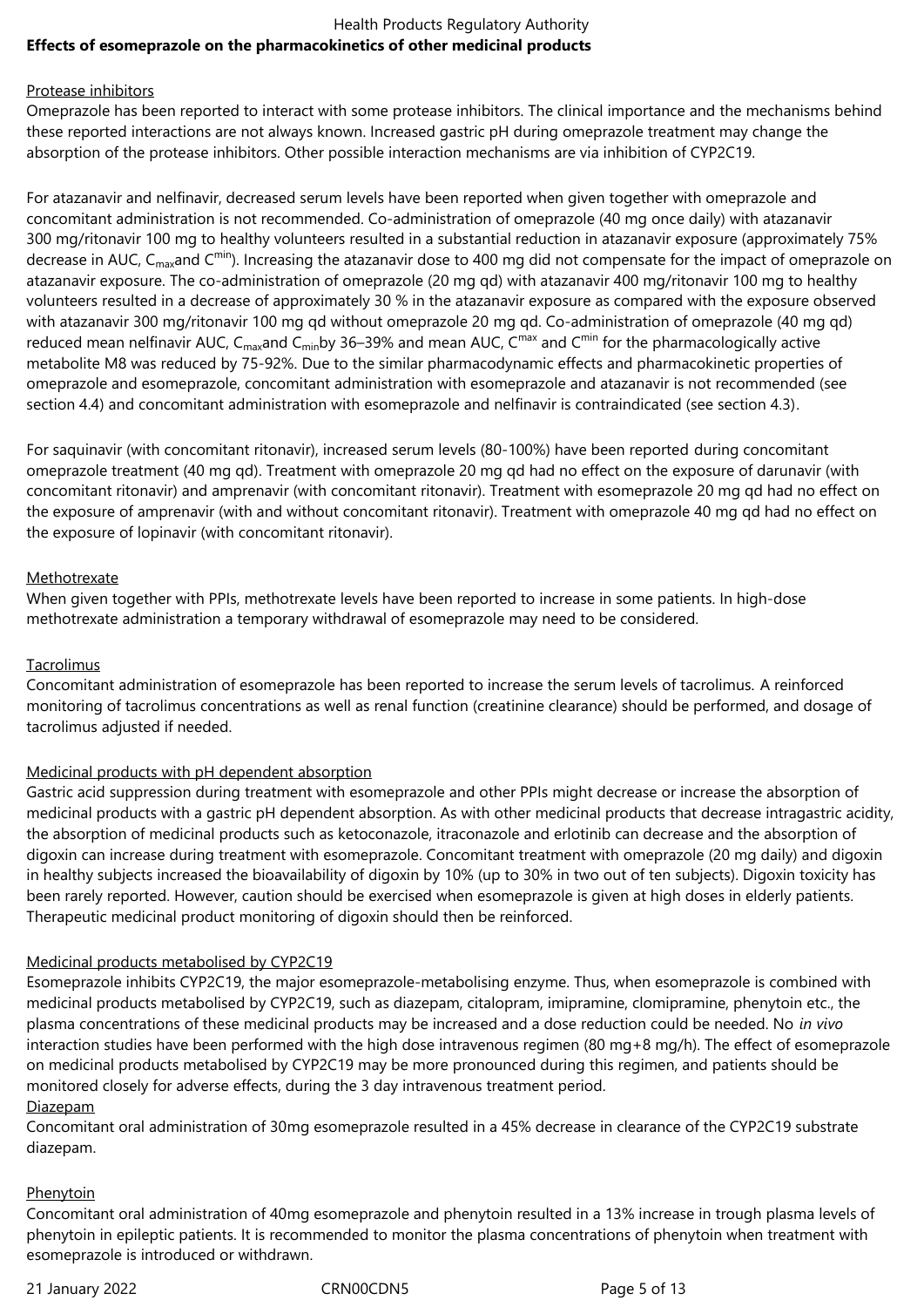# Voriconazole

Omeprazole(40 mg once daily) increased voriconazole (a CYP2C19 substrate) C<sup>max</sup> and AUC<sup>t</sup>by 15% and 41%, respectively.

# Cilostazol

Omeprazole as well as esomeprazole act as inhibitors of CYP2C19. Omeprazole, given in doses of 40 mg to healthy subjects in a cross-over study, increased C <sub>max</sub>and AUC for cilostazol by 18% and 26% respectively, and one of its active metabolites by 29% and 69% respectively.

# Cisapride

In healthy volunteers, concomitant oral administration of 40 mg esomeprazole and cisapride resulted in a 32% increase in area under the plasma concentration-time curve (AUC) and a 31% prolongation of elimination half-life(t  $^{1/2}$ ) but no significant increase in peak plasma levels of cisapride. The slightly prolonged QTc interval observed after administration of cisapride alone, was not further prolonged when cisapride was given in combination with esomeprazole.

# Warfarin

Concomitant oral administration of 40mg esomeprazole to warfarin-treated patients in a clinical trial showed that coagulation times were within the accepted range. However, post-marketing of oral esomeprazole, a few isolated cases of elevated INR of clinical significance have been reported during concomitant treatment. Monitoring is recommended when initiating and ending concomitant esomeprazole treatment during treatment with warfarin or other coumarine derivatives.

# Clopidogrel

Results from studies in healthy subjects have shown a pharmacokinetic (PK)/ pharmacodynamic (PD) interaction between clopidogrel (300mg loading dose/75mg daily maintenance dose) and esomeprazole (40mg p.o.daily) resulting in decreased exposure to the active metabolite of clopidogrel by an average of 40% and resulting in decreased maximum inhibition of (ADP induced) platelet aggregation by an average of 14%.

When clopidogrel was given together with a fixed dose combination of esomeprazole 20mg + ASA 81mg compared to clopidogrel alone in a study in healthy subjects there was a decreased exposure by almost 40% of the active metabolite of clopidogrel. However, the maximum levels of inhibition of (ADP induced) platelet aggregation in these subjects were the same in the clopidogrel and the clopidogrel + the combined (esomeprazole + ASA) product groups.

Inconsistent data on the clinical implications of a PK/PD interaction of esomeprazole in terms of major cardiovascular events have been reported from both observational and clinical studies. As a precaution concomitant use of clopidogrel should be discouraged.

#### Investigated medicinal products with no clinically relevant interaction

#### *Amoxicillin or quinidine*

Esomeprazole has been shown to have no clinically relevant effects on the pharmacokinetics of amoxicillin or quinidine.

#### *Naproxen or rofecoxib*

Studies evaluating concomitant administration of esomeprazole and either naproxen or rofecoxib did not identify any clinically relevant pharmacokinetic interactions during short-term studies.

#### Effects of other medicinal products on the pharmacokinetics of esomeprazole

#### *Medicinal products which inhibit CYP2C19 and/or CYP3A4*

Esomeprazole is metabolised by CYP2C19 and CYP3A4. Concomitant oral administration of esomeprazole and a CYP3A4 inhibitor, clarithromycin (500mg b.i.d.), resulted in a doubling of the exposure (AUC) to esomeprazole. Concomitant administration of esomeprazole and a combined inhibitor of CYP2C19 and CYP 3A4 may result in more than doubling of the esomeprazole exposure. The CYP2C19 and CYP3A4 inhibitor voriconazole increased omeprazole AUC<sup>t</sup>by 280%. A dose adjustment of esomeprazole is not regularlyrequired in either of these situations. However, dose adjustment should be considered in patients with severe hepatic impairment and if long-term treatment is indicated.

# *Medicinal products which induce CYP2C19 and/or CYP3A4*

21 January 2022 CRN00CDN5 Page 6 of 13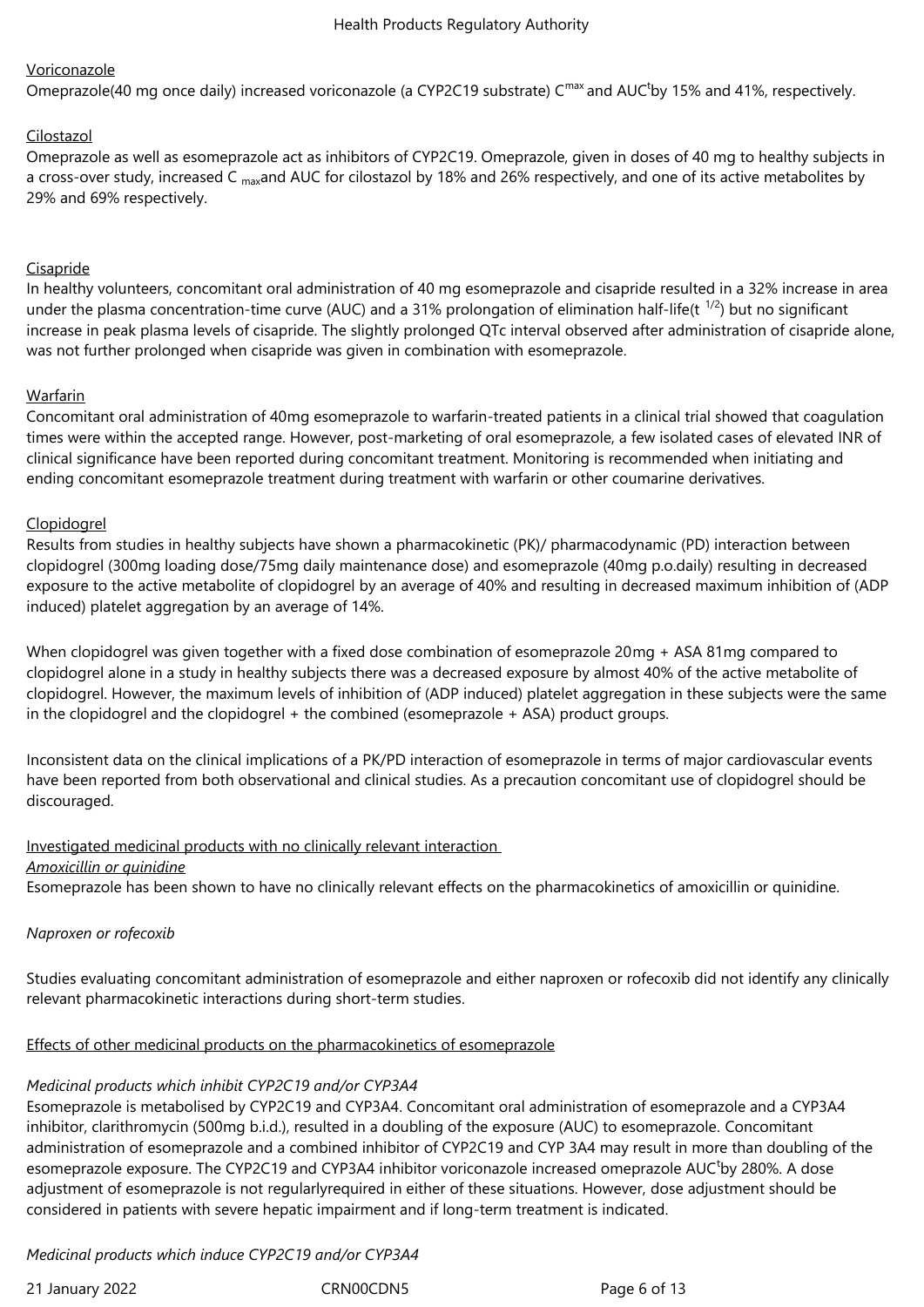Medicinal products known to induce CYP2C19 or CYP3A4 or both (such as rifampicin and St. John's wort) may lead to decreased esomeprazole serum levels by increasing the esomeprazole metabolism.

# Paediatric population

Interaction studies have only been performed in adults.

# **4.6 Fertility, pregnancy and lactation**

## **Pregnancy**

Clinical data on exposed pregnancies with Nexium are insufficient. With the racemic mixture, omeprazole data on a larger number of exposed pregnancies from epidemiological studies indicate no malformative nor foetotoxic effect. Animal studies with esomeprazole do not indicate direct or indirect harmful effects with respect to embryonal/foetal development. Animal studies with the racemic mixture do not indicate direct or indirect harmful effects with respect to pregnancy, parturition or postnatal development. Caution should be exercised when prescribing Nexium to pregnant women.

A moderate amount of data on pregnant women (between 300–1000 pregnancy outcomes) indicates no malformative or foeto/neonatal toxicity of esomeprazole.

Animal studies do not indicate direct or indirect harmful effects with respect to reproductive toxicity (see section 5.3).

# Breast-feeding

It is not known whether esomeprazole is excreted in human breast milk, there is insufficient information on the effects of esomeprazole in newborns/infants. Esomeprazole should not be used during breast-feeding.

# **Fertility**

Animal studies with the racemic mixture omeprazole, given by oral administration, do not indicate effects with respect to fertility.

# **4.7 Effects on ability to drive and use machines**

Esomeprazole has minor influence on the ability to drive and use machines. Adverse reactions such as dizziness (uncommon) and blurred vision (uncommon) have been reported (see section 4.8). If affected patients should not drive or use machines.

# **4.8 Undesirable effects**

#### Summary of the safety profile

Headache, abdominal pain, diarrhoea and nausea are among those adverse reactions that have been most commonly reported in clinical trials (and also from post-marketing use). In addition, the safety profile is similar for different formulations, treatment indications, age groups and patient populations. No dose-related adverse reactions have been identified.

# Tabulated list of adverse reactions

The following adverse medicinal product reactions have been identified or suspected in the clinical trials programme for esomeprazole administered orally or intravenously and post-marketing when administered orally. The reactions are classified according to frequency: very common  $\geq 1/10$ ; common  $\geq 1/100$  to <1/10; uncommon  $\geq 1/1,000$  to <1/100; rare  $\geq 1/10,000$  to <1/1,000; very rare <1/10,000; not known (cannot be estimated from the available data).

| <b>System Organ Class</b>                      | <b>Frequency</b> | <b>Undesirable Effect</b>                                                                                                                                      |  |
|------------------------------------------------|------------------|----------------------------------------------------------------------------------------------------------------------------------------------------------------|--|
| Blood and lymphatic system disorders           | Rare             | Leukopenia, thrombocytopenia                                                                                                                                   |  |
|                                                | Very rare        | Agranulocytosis, pancytopenia                                                                                                                                  |  |
| Immune system disorders                        | Rare             | Hypersensitivity reactions e.g. fever, angioedema and<br>anaphylactic reaction/shock                                                                           |  |
| Metabolism and nutrition disorders<br>Uncommon |                  | Peripheral oedema                                                                                                                                              |  |
|                                                | Rare             | Hyponatraemia                                                                                                                                                  |  |
|                                                | Not known        | Hypomagnesaemia (see section 4.4); severe<br>hypomagnesaemia can correlate with hypocalcaemia.<br>Hypomagnesaemia may also be associated with<br>hypokalaemia. |  |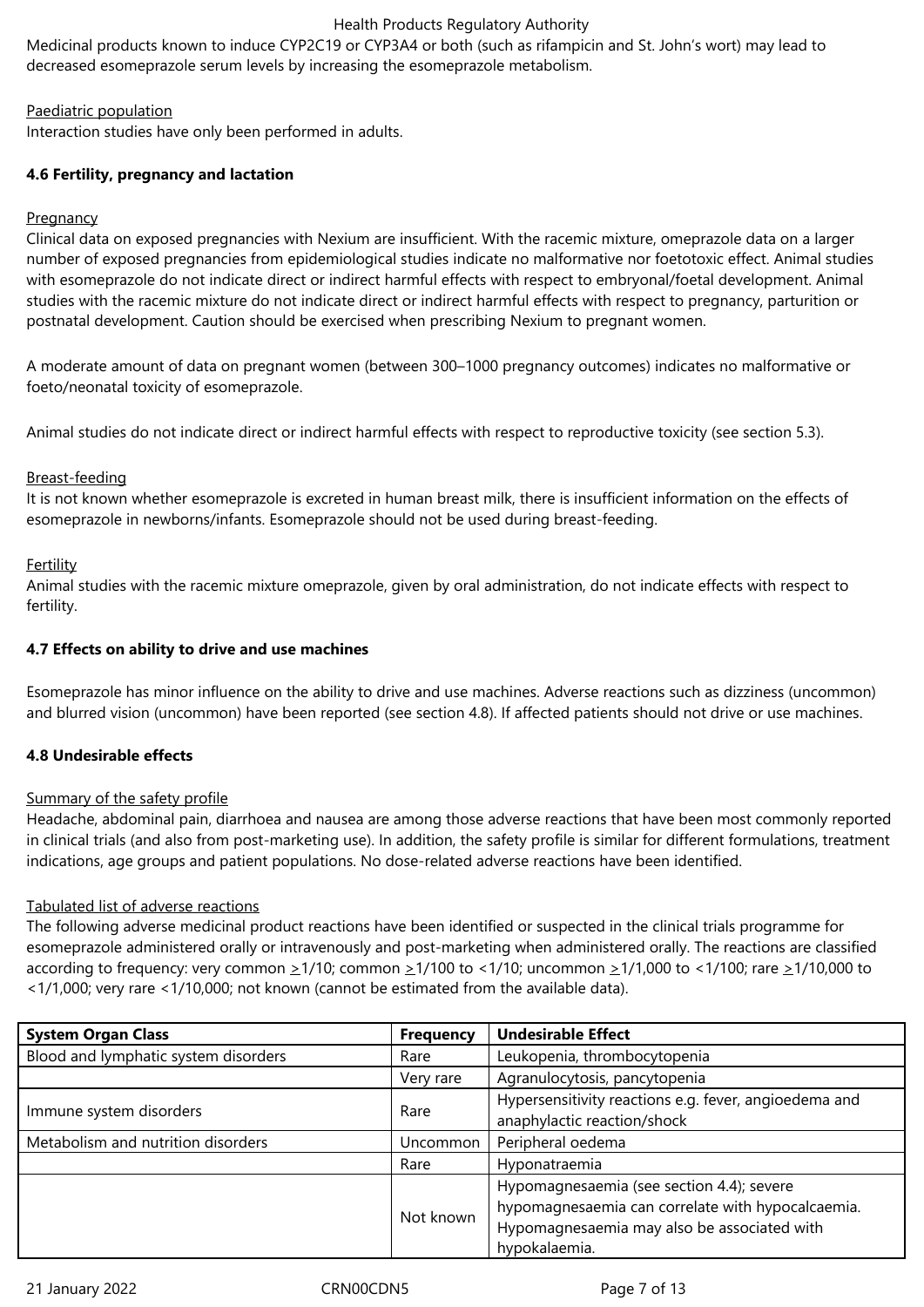|                                                              | Very rare | Aggression, hallucinations                                                                            |  |
|--------------------------------------------------------------|-----------|-------------------------------------------------------------------------------------------------------|--|
| Nervous system disorders                                     | Common    | Headache                                                                                              |  |
|                                                              | Uncommon  | Dizziness, paraesthesia, somnolence                                                                   |  |
|                                                              | Rare      | Taste disturbance                                                                                     |  |
| Eye disorders                                                | Uncommon  | <b>Blurred vision</b>                                                                                 |  |
| Ear and labyrinth disorders                                  | Uncommon  | Vertigo                                                                                               |  |
| Respiratory, thoracic and mediastinal disorders              | Rare      | Bronchospasm                                                                                          |  |
| Gastrointestinal disorders                                   | Common    | Abdominal pain, constipation, diarrhoea, flatulence,<br>nausea/vomiting, fundic gland polyps (benign) |  |
|                                                              | Uncommon  | Dry mouth                                                                                             |  |
|                                                              | Rare      | Stomatitis, gastrointestinal candidiasis                                                              |  |
|                                                              | Not known | Microscopic colitis                                                                                   |  |
| Hepatobiliary disorders                                      | Uncommon  | Increased liver enzymes                                                                               |  |
|                                                              | Rare      | Hepatitis with or without jaundice                                                                    |  |
|                                                              |           | Hepatic failure, encephalopathy in patients with                                                      |  |
|                                                              | Very rare | pre-existing liver disease                                                                            |  |
| Skin and subcutaneous tissue disorders                       | Common    | Administration site reactions'                                                                        |  |
|                                                              | Uncommon  | Dermatitis, pruritus, rash, urticaria                                                                 |  |
|                                                              | Rare      | Alopecia, photosensitivity                                                                            |  |
|                                                              |           | Erythema multiforme, Stevens-Johnson syndrome, toxic                                                  |  |
|                                                              | Very rare | epidermal necrolysis (TEN), drug reaction with                                                        |  |
|                                                              |           | eosinophilia and systemic symptoms (DRESS)                                                            |  |
|                                                              | Not known | Subacute cutaneous lupus erythematosus (see section 4.4)                                              |  |
| Musculoskeletal and connective tissue disorders              | Uncommon  | Fracture of the hip, wrist or spine (see section 4.4)                                                 |  |
|                                                              | Rare      | Arthralgia, myalgia                                                                                   |  |
|                                                              | Very rare | Muscular weakness                                                                                     |  |
| Renal and urinary disorders                                  | Very rare | Interstitial nephritis: in some patients, renal failure has                                           |  |
|                                                              |           | been reported concomitantly                                                                           |  |
| Reproductive system and breast disorders                     | Very rare | Gynaecomastia                                                                                         |  |
| General disorders and administration site conditions<br>Rare |           | Malaise, increased sweating                                                                           |  |

\*Administration site reactions have mainly been observed in a study with high-dose exposure over 3 days (72 hours) (see section 5.3).

Irreversible visual impairment has been reported in isolated cases of critically ill patients who have received omeprazole (the racemate) intravenous injection, especially at high doses, but no causal relationship has been established.

# Reporting of suspected adverse reactions

Reporting suspected adverse reactions after authorisation of the medicinal product is important. It allows continued monitoring of the benefit/risk balance of the medicinal product. Healthcare professionals are asked to report any suspected adverse reactions via:

HPRA Pharmacovigilance

Website: www.hpra.ie

# *Paediatri[c population](http://www.hpra.ie/)*

A randomised, open-label, multi-national study was conducted to evaluate the pharmacokinetics of repeated intravenous doses for 4 days of once daily esomeprazole in paediatric patients 0 to 18 years old (see section 5.2). A total of 57 patients (8 children in the age group 1-5 years) were included for safety evaluation. The safety results are consistent with the known safety profile of esomeprazole, and no new safety signals were identified.

# **4.9 Overdose**

21 January 2022 CRN00CDN5 CRNO0CDN5 Page 8 of 13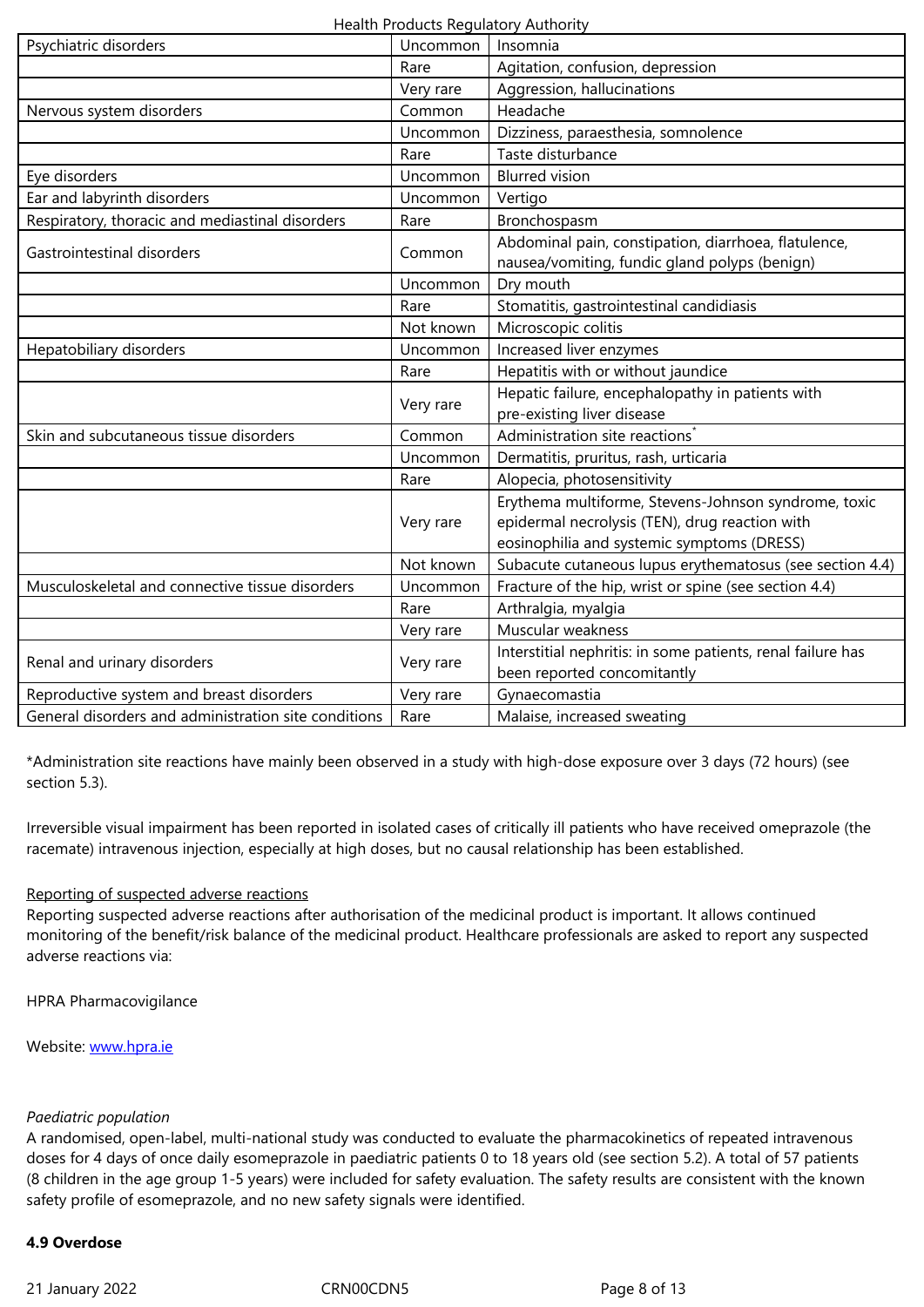There is very limited experience to date with deliberate overdose. The symptoms described in connection with an oral dose of 280 mg were gastrointestinal symptoms and weakness. Single oral doses of 80 mg esomeprazole and intravenous doses of 308 mg esomeprazole over 24 hours were uneventful. No specific antidote is known. Esomeprazole is extensively plasmaprotein bound and is therefore not readily dialyzable. As in any case of overdose, treatment should be symptomatic and general supportive measures should be utilised.

## **5 PHARMACOLOGICAL PROPERTIES**

# **5.1 Pharmacodynamic properties**

Pharmacotherapeutic group: Drugs for acid-related disorders, proton pump inhibitor ATC code: A02B C05

Esomeprazole isthe S-isomer of omeprazole and reduces gastric acid secretion through a specific targeted mechanism of action. It is a specific inhibitor of the acid pump in the parietal cell. Both the R- and S-isomer of omeprazole have similar pharmacodynamic activity.

# Mechanism of action

Esomeprazole is a weak base and is concentrated and converted to the active form in the highly acidic environment of the secretory canaliculi of the parietal cell, where it inhibits the enzyme H<sup>+</sup>K<sup>+</sup>-ATPase – the acid pump and inhibits both basal and stimulated acid secretion.

# Pharmacodynamic effects

After 5 days of oral dosing with 20mg and 40mg of esomeprazole, intragastric pH above 4 was maintained for a mean time of 13hours and 17hours respectively, over 24hours in symptomatic GERD patients. The effect is similar irrespective of whether esomeprazole is administered orally or intravenously.

Using AUC as a surrogate parameter for plasma concentration, a relationship between inhibition of acid secretion and exposure has been shown after oral administration of esomeprazole.

During intravenous administration of 80 mg esomeprazole as a bolus infusion over 30minutes followed by a continuous intravenous infusion of 8 mg/h for 23.5hours, intragastric pH above 4, and pH above 6 was maintained for a mean time of 21 hours and 11-13hours, respectively, over 24hours in healthy subjects.

Healing of reflux esophagitis with esomeprazole 40mg occurs in approximately 78 % of patients after 4weeks, and in 93 % after 8weeks of oral treatment.

In a randomised, double blind, placebo-controlled clinical study, patients with endoscopically confirmed peptic ulcer bleeding characterised as Forrest Ia, Ib, IIa or IIb (9 %, 43 %, 38 % and 10 % respectively) were randomised to receive Nexium solution for infusion (n=375) or placebo (n=389). Following endoscopic haemostasis, patients received either 80 mg esomeprazole as an intravenous infusion over 30 minutes followed by a continuous infusion of 8 mg per hour or placebo for 72 hours. After the initial 72 hour period, all patients received open-label 40 mg oral Nexium for 27 days for acid suppression. The occurrence of rebleeding within 3days was 5.9 % in the Nexium treated group compared to 10.3 % for the placebo group. At 30 days post-treatment, the occurrence of rebleeding in the Nexium treated versus the placebo treated group was 7.7 % vs 13.6 %.

During treatment with antisecretory medicinal products, serum gastrin increases in response to the decreased acid secretion. Also CgA increases due to decreased gastric acidity. The increased CgA level may interfere with investigations for neuroendocrine tumours. Available published evidence suggests that proton pump inhibitors should be discontinued between 5 days and 2 weeks prior to CgA measurements. This is to allow CgA levels that might be spuriously elevated following PPI treatment to return to reference range.

An increased number of ECL cells possibly related to the increased serum gastrin levels, have been observed in both children and adults during long-term treatment with esomeprazole. The findings are considered to be of no clinical significance.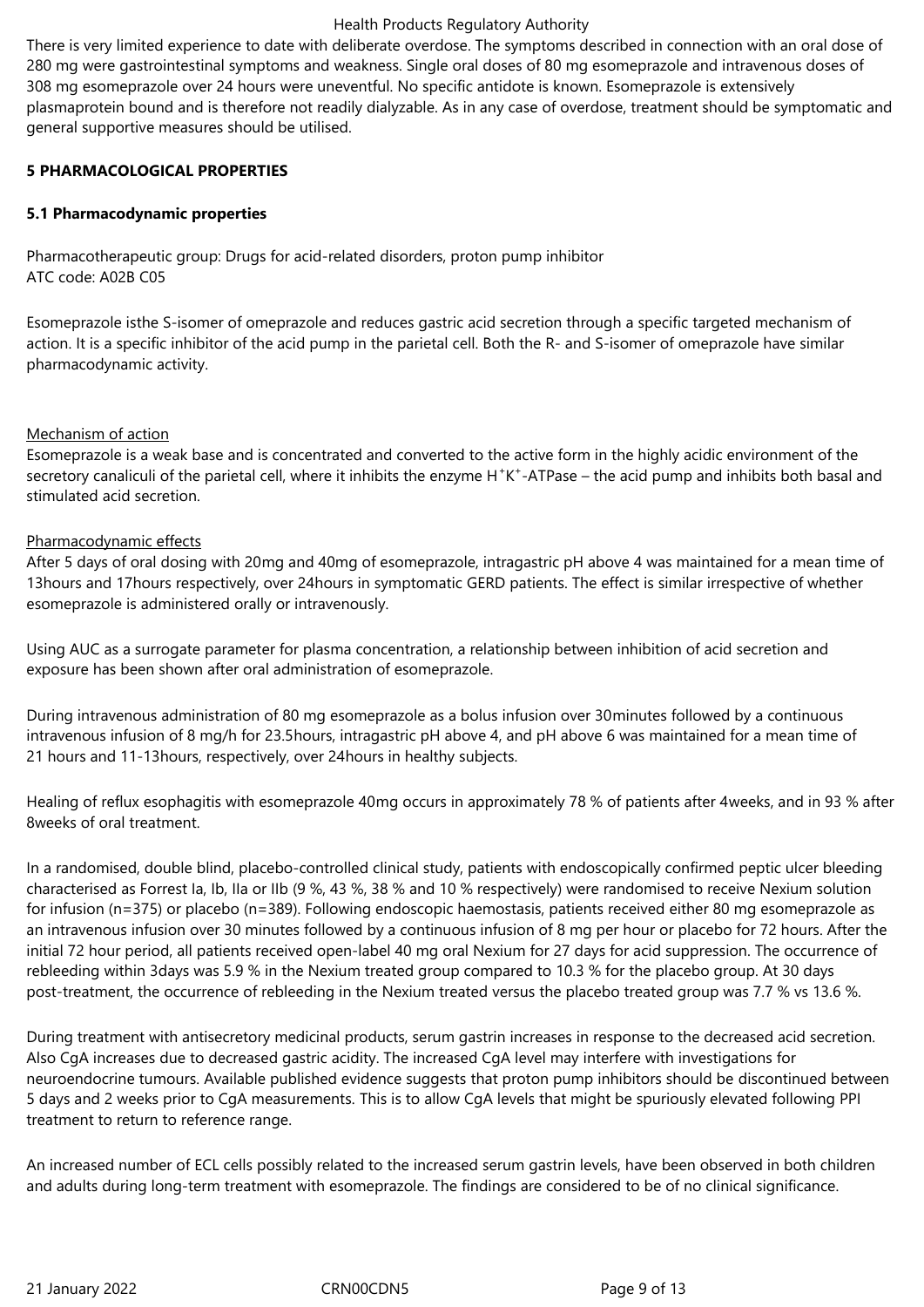During long-term oral treatment with antisecretory medicinal products, gastric glandular cysts have been reported to occur at a somewhat increased frequency. These changes are a physiological consequence of pronounced inhibition of acid secretion, are benign and appear to be reversible.

Decreased gastric acidity due to any means including proton pump inhibitors, increases gastric counts of bacteria normally present in the gastrointestinal tract. Treatment with proton pump inhibitors may lead to slightly increased risk of gastrointestinal infections such as *Salmonella* and *Campylobacter* and, in hospitalised patients, possibly also *Clostridium difficile*.

#### Paediatric population

In a placebo-controlled study (98 patients aged 1-11 months) efficacy and safety in patients with signs and symptoms of GERD were evaluated. Esomeprazole 1 mg/kg once daily was given orally for 2 weeks (open-label phase) and 80 patients were included for an additional 4 weeks (doubleblind, treatment-withdrawal phase). There was no significant difference between esomeprazole and placebo for the primary endpoint time to discontinuation due to symptom worsening.

In a placebo-controlled study (52 patients aged < 1 month) efficacy andsafety in patients with symptoms of GERD were evaluated. Esomeprazole 0.5 mg/kg once daily wasgiven orally for a minimum of 10 days. There was no significant difference between esomeprazole and placebo in the primary endpoint, change from baseline of number of occurrences of symptoms of GERD.

Results from the paediatric studies further show that 0.5 mg/kg and 1.0 mg/kg esomeprazole in < 1 month old and 1 to 11 month old infants, respectively, reduced the mean percentage of time with intra-esophageal pH < 4. The safety profile appeared to be similar to that seen in adults.

In a study in paediatric GERD patients (<1 to 17years of age) receiving long-term PPI treatment, 61% of the children developed minor degrees of ECL cell hyperplasia with no known clinical significance and with no development of atrophic gastritis or carcinoid tumours.

# **5.2 Pharmacokinetic properties**

#### Distribution

The apparent volume of distribution at steady state in healthy subjects is approximately 0.22l/kg body weight. Esomeprazole is 97% plasma protein bound.

#### Biotransformation

Esomeprazole is completely metabolised by the cytochrome P450 system (CYP). The major part of the metabolism of esomeprazole is dependent on the polymorphic CYP2C19, responsible for the formation of the hydroxy- and desmethyl metabolites of esomeprazole. The remaining part is dependent on another specific isoform, CYP3A4, responsible for the formation of esomeprazole sulphone, the main metabolite in plasma.

#### Elimination

The parameters below reflect mainly the pharmacokinetics in individuals with a functional CYP2C19 enzyme, extensive metabolisers.

Total plasma clearance is about 17l/h after a single dose and about 9l/h after repeated administration. The plasma elimination half-life is about 1.3hours after repeated once daily dosing.

Esomeprazole is completely eliminated from plasma between doses with no tendency for accumulation during once daily administration.

The major metabolites of esomeprazole have no effect on gastric acid secretion. Almost 80% of an oral dose of esomeprazole is excreted as metabolites in the urine, the remainder in the faeces. Less than 1% of the parent medicinal product is found in urine.

#### Linearity/non-linearity

Total exposure (AUC) increases with repeated administration of esomeprazole. This increase is dose-dependent and results in a non-linear dose-AUC relationship after repeated administration. This time- and dose-dependency is due to a decrease of first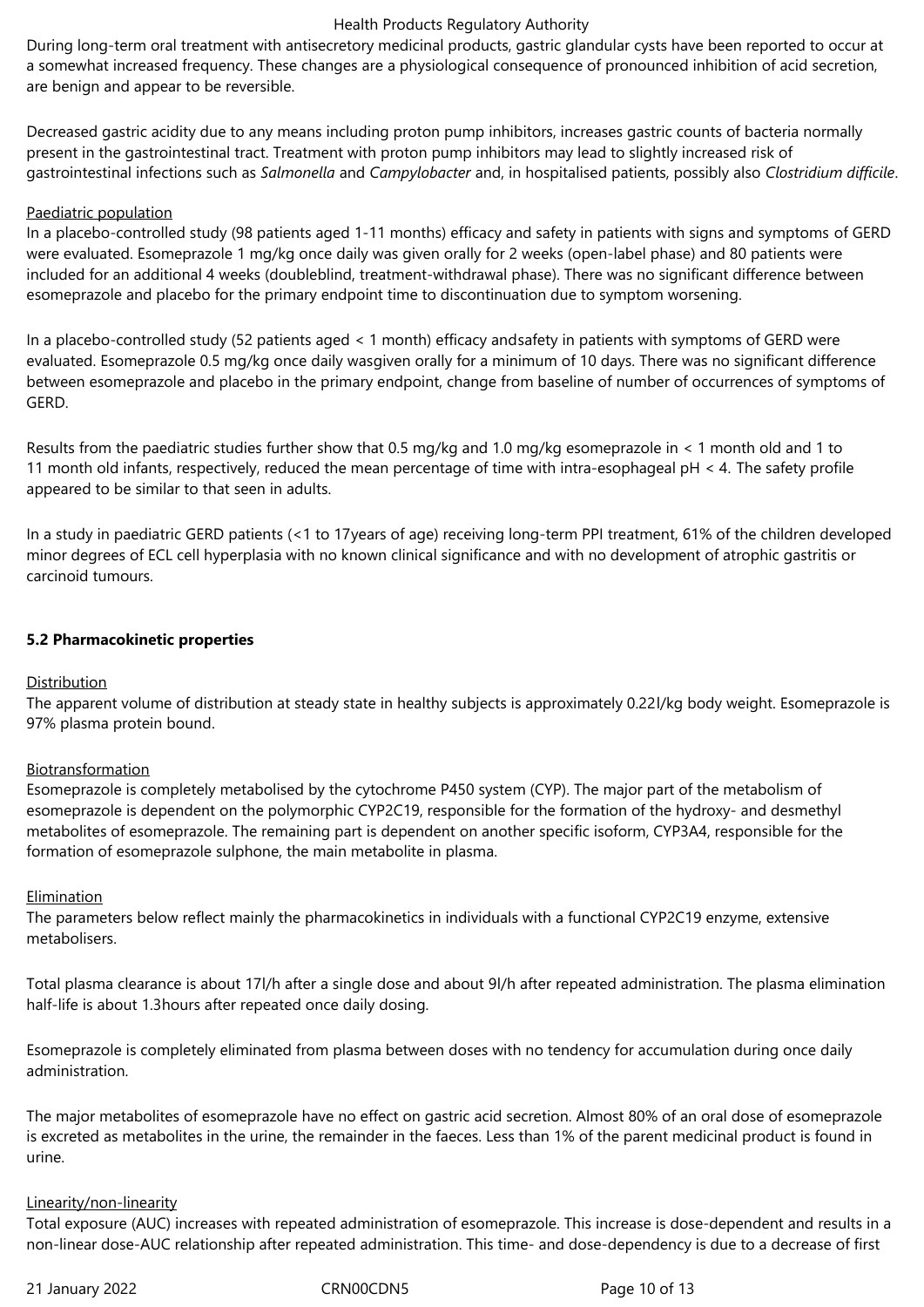pass metabolism and systemic clearance probably caused by inhibition of the CYP2C19 enzyme by esomeprazole and/or its sulphone metabolite.

Following repeated doses of 40mg administered as intravenous injections, the mean peak plasma concentration is approx. 13.6micromol/l. The mean peak plasma concentration after corresponding oral doses is approx. 4.6 micromol/l. A smaller increase (of approx 30%) can be seen in total exposure after intravenous administration compared to oral administration. There is a dose-linear increase in total exposure following intravenous administration of esomeprazole as a 30-minute infusion (40mg, 80mg or 120mg) followed by a continuous infusion (4mg/h or 8mg/h) over 23.5hours.

## Special patient populations

# *Poor metabolisers*

Approximately 2.9  $\pm$ 1.5% of the population lacks a functional CYP2C19 enzyme and is called poor metabolisers. In these individuals, the metabolism of esomeprazole is probably mainly catalysed by CYP3A4. After repeated once daily administration of 40 mg oral esomeprazole, the mean total exposure was approximately 100% higher in poor metabolisers than in subjects with a functional CYP2C19 enzyme (extensive metabolisers). Mean peak plasma concentrations were increased by about 60%. Similar differences have been seen for intravenous administration of esomeprazole. These findings have no implications for the posology of esomeprazole.

# *Gender*

Following a single oral dose of 40mg esomeprazole the mean total exposure is approximately 30% higher in females than in males. No gender difference is seen after repeated once daily administration. Similar differences have been observed for intravenous administration of esomeprazole. These findings have no implications for the posology of esomeprazole.

# *Hepatic impairment*

The metabolism of esomeprazole in patients with mild to moderate liver dysfunction may be impaired. The metabolic rate is decreased in patients with severe liver dysfunction resulting in a doubling of the total exposure of esomeprazole. Therefore, a maximum dose of 20mg should not be exceededin GERD patients with severe dysfunction.For patients with bleeding ulcers and severe liver impairment, following an initial bolus dose of 80 mg, a maximum continuous intravenous infusion dose of 4 mg/h for 71.5hours may be sufficient. Esomeprazole or its major metabolites do not show any tendency to accumulate with once daily dosing.

# *Renal impairment*

No studies have been performed in patients with decreased renal function. Since the kidney is responsible for the excretion of the metabolites of esomeprazole but not for the elimination of the parent compound, the metabolism of esomeprazole is not expected to be changed in patients with impaired renal function.

# *Elderly*

The metabolism of esomeprazole is not significantly changed in elderly subjects (71–80 years of age).

# *Paediatric population*

In a randomised, open-label, multi-national, repeated dose study, esomeprazole was given as a once-daily 3-minute injection over four days. The study included a total of 59 paediatric patients 0 to 18 years old of which 50 patients (7 children in the age group 1 to 5 years) completed the study and were evaluated for the pharmacokinetics of esomeprazole.

The table below describes the systemic exposure to esomeprazole following the intravenous administration as a 3-minute injection in paediatric patients and adult healthy subjects. The values in the table are geometric means (range). The 20 mg dose for adults was given as a 30-minute infusion. The C<sup>ss</sup>, maxwas measured 5 minutes post-dose in all paediatric groups and 7 minutes post‑dose in adults on the 40 mg dose, and after stop of infusion in adults on the 20 mg dose.

| Dose group<br>Age group |                            | AUC (micrometre ol*h/l) | $C_{ss,max}$ (micrometre ol/l) |  |
|-------------------------|----------------------------|-------------------------|--------------------------------|--|
| $0-1$ month*            | $0.5 \,\text{mg/kg}$ (n=6) | $7.5(4.5-20.5)$         | $3.7(2.7-5.8)$                 |  |
| 1-11 months*            | 1.0 mg/kg $(n=6)$          | $10.5(4.5-22.2)$        | $8.7(4.5-14.0)$                |  |
| 1-5 years               | 10 $mg(n=7)$               | $7.9(2.9-16.6)$         | $9.4(4.4-17.2)$                |  |
| 6-11 years              | 10 $mg(n=8)$               | $6.9(3.5-10.9)$         | $5.6(3.1-13.2)$                |  |
|                         | $20mg(n=8)$                | 14.4 (7.2-42.3)         | $8.8(3.4-29.4)$                |  |
|                         | 20mg $(n=6)$ **            | $10.1 (7.2 - 13.7)$     | $8.1(3.4-29.4)$                |  |
|                         | $20mg(n=6)$                | $8.1 (4.7 - 15.9)$      | $7.1(4.8-9.0)$                 |  |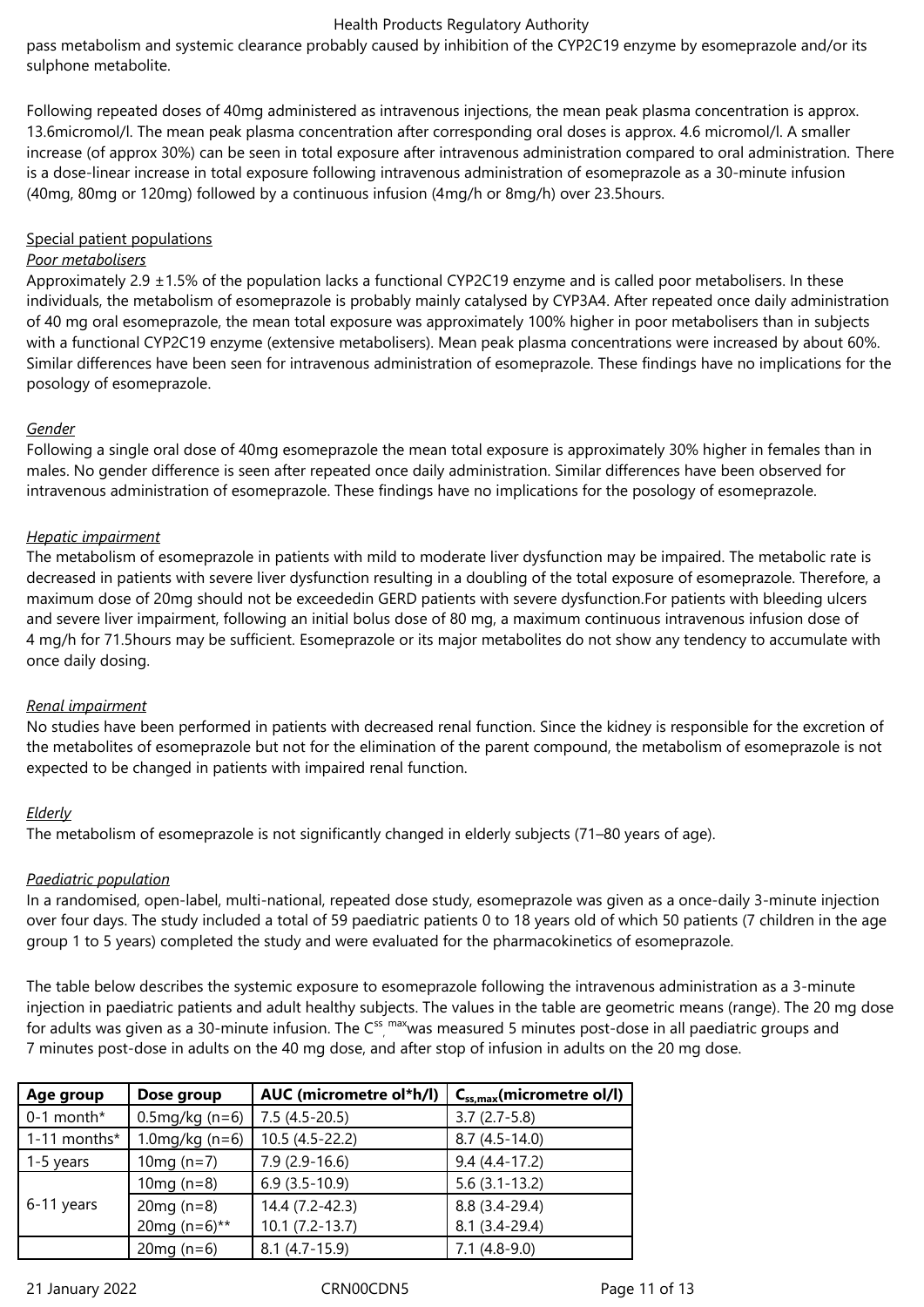|               |              | Health Products Regulatory Authority |                 |  |
|---------------|--------------|--------------------------------------|-----------------|--|
| . 12-17 years | $40mg(n=8)$  | 17.6 (13.1-19.8)                     | 10.5 (7.8-14.2) |  |
|               | $20mg(n=22)$ | $5.1(1.5-11.8)$                      | $3.9(1.5-6.7)$  |  |
| <b>Adults</b> | $40mg(n=41)$ | $12.6(4.8-21.7)$                     | 8.5 (5.4-17.9)  |  |

\* A patient in the age group 0 up to 1 month was defined as a patient with a corrected age of ≥32 complete weeks and <44 complete weeks, where corrected age was the sum of the gestational age and the age after birth in complete weeks. A patient in the age group 1 to 11 months had a corrected age of ≥44 complete weeks.

\*\* Two patients excluded, 1 most likely a CYP2C19 poor metaboliser and 1 on concomitant treatment with a CYP3A4 inhibitor.

Model based predictions indicate that C<sup>ss,max</sup> following intravenous administration of esomeprazole as a 10minute, 20minute and 30minute infusions will be reduced by on average 37% to 49%, 54% to 66% and 61% to 72%, respectively, across all age and dose groups compared to when the dose is administered as a 3minute injection.

# **5.3 Preclinical safety data**

Non-clinical data reveal no special hazard for humans based on conventional studies of safety pharmacology, repeated dose toxicity, genotoxicity, carcinogenic potential, toxicity to reproduction and development. Adverse reactions not observed in clinical studies, but seen in animals at exposure levels similar to clinical exposure levels and with possible relevance to clinical use were as follows:

Oral carcinogenicity studies in the rat with the racemic mixture have shown gastric ECL-cell hyperplasia and carcinoids. These gastric effects are the result of sustained, pronounced hypergastrinaemia secondary to reduced production of gastric acid, and are observed after long-term treatment in the rat with inhibitors of gastric acid secretion. In the non-clinical program for esomeprazole intravenous formulation there was no evidence of vaso-irritation but a slight tissue inflammatory reaction at the injection site after subcutaneous (paravenous) injection was noted (see section 4.8).

# **6 PHARMACEUTICAL PARTICULARS**

# **6.1 List of excipients**

Disodium edetate Sodium hydroxide (for pH adjustment).

#### **6.2 Incompatibilities**

This medicinal product must not be used with other medicinal products except those mentioned in section 6.6.

#### **6.3 Shelf life**

2 years in all climate zones.

#### *Shelf-life after reconstitution*

Chemical and physical in-use stability has been demonstrated for 12 hours at 30°C. From a microbiological point of view, the product should be used immediately.

#### **6.4 Special precautions for storage**

Store in the original package, in order to protect from light. Vials can however, be stored exposed to normal indoor light outside the box for up to 24 hours. Do not store above 30°C.

#### **6.5 Nature and contents of container**

5 ml vial made of colourless borosilicate glass, type I*.* Stopper made of bromobutyl latex-free rubber, cap made of aluminium and a plastic flip-off seal.

Pack sizes: 1 vial, 10 vials.

21 January 2022 CRN00CDN5 Page 12 of 13